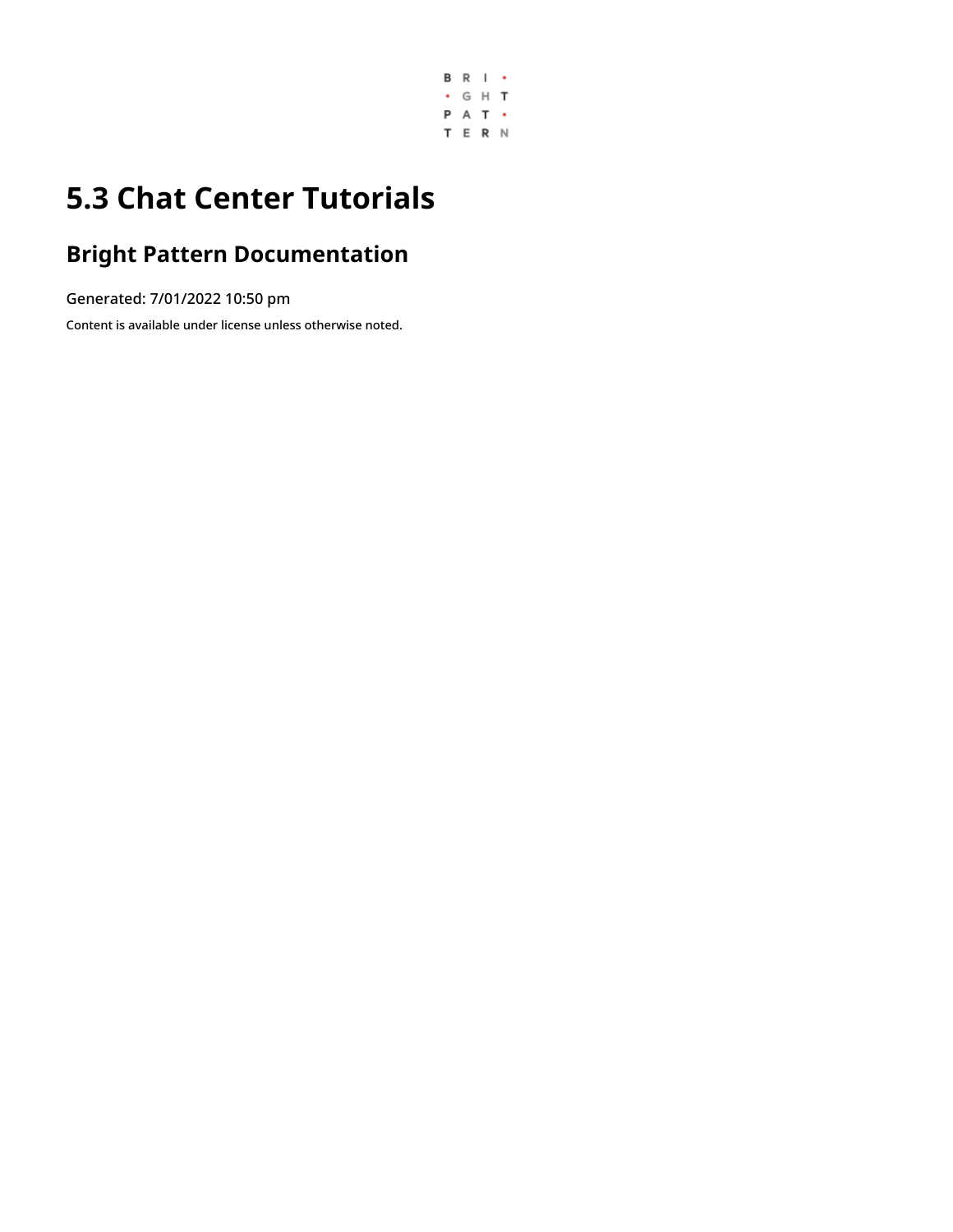### **Table of Contents**

<span id="page-1-0"></span>

| <b>Table of Contents</b>             |    |
|--------------------------------------|----|
| How to Use Personal Chat             |    |
| How to Send Personal Chat Messages   | з  |
| From the Directory                   |    |
| From the Chat Center                 |    |
| Additional Features of Personal Chat |    |
| Starring a Message                   | 5  |
| How to Use Group Chat                |    |
| How to Access Group Chat             |    |
| Renaming a Group Chat                | 8  |
| <b>Managing Group Chat Members</b>   | 8  |
| <b>Adding Group Chat Members</b>     | я  |
| Removing Group Chat Members          | 9  |
| Messaging and Notifications          | 10 |
| Adding Attachments in Group Chat     |    |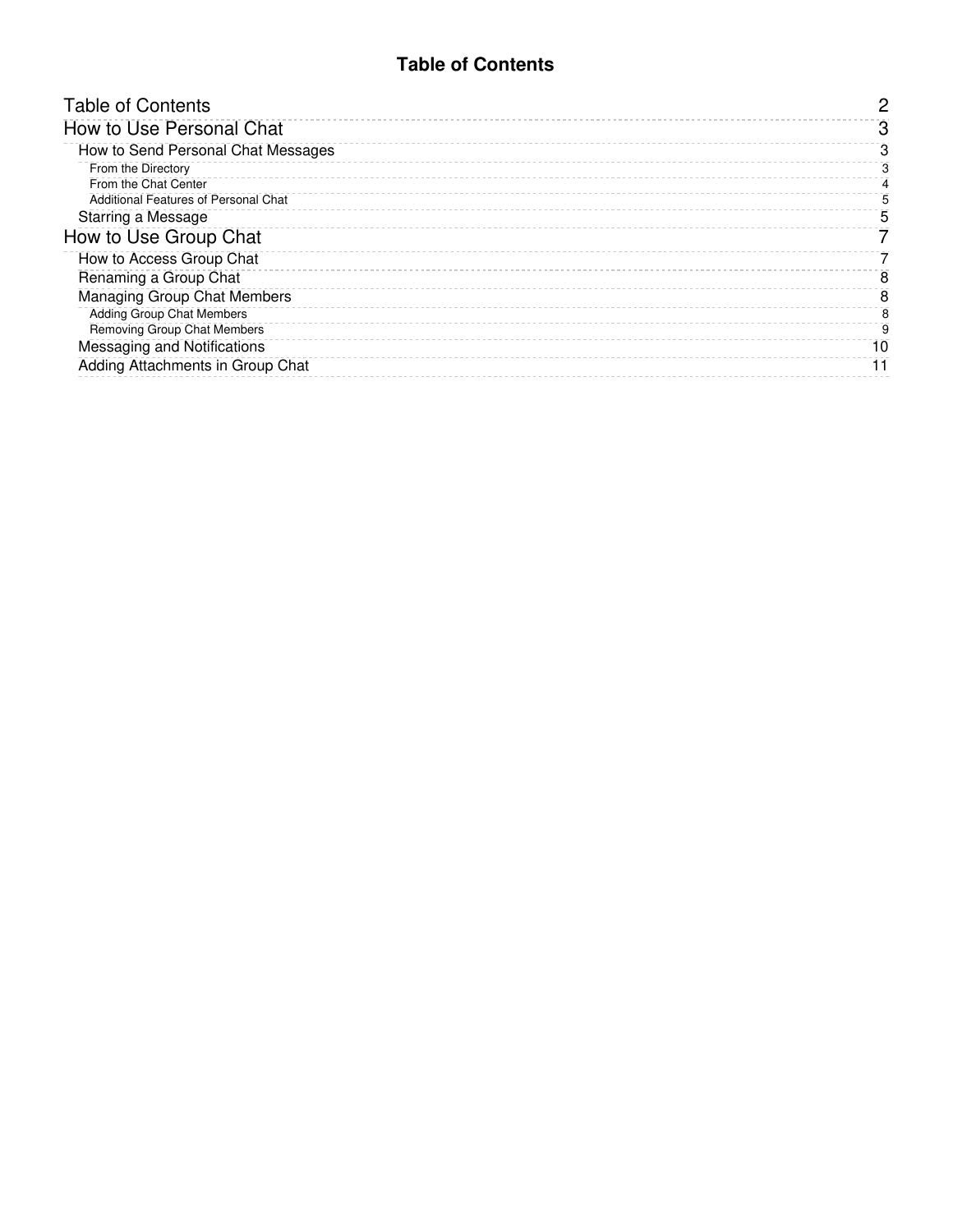# <span id="page-2-0"></span>**How to Use Personal Chat**

At any time during your working session, you can send a Personal Chat message to your supervisor or another member of your team. The use of Personal Chat does not affect your operations with service interactions in any way.



Overview of Personal Chat

### <span id="page-2-1"></span>**How to Send Personal Chat Messages**

There are two ways to send Personal Chat messages:

- 1. From within the **[Directory](https://help.brightpattern.com/5.3:Agent-guide/Tutorials/ChatCenter/Overview/?action=html-localimages-export#topic_agent-guide.2Fhowtousethedirectory)**
- 2. From the *Personal Chats* section of the *Chat Center*.

#### <span id="page-2-2"></span>**From the** *Directory*

- Select the desired contact from the *[Directory](https://help.brightpattern.com/5.3:Agent-guide/Tutorials/ChatCenter/Overview/?action=html-localimages-export#topic_agent-guide.2Fhowtousethedirectory)*.
- Clicking the **Chat**  $\heartsuit$  icon next to the contact's name in the *Directory* will launch a new chat.
- To send a message, type in the *Text Input Field* area, then press the **Enter** key or click on the **Send the messag[e](https://help.brightpattern.com/File:Group-Chat-Send-Message-50.PNG)** icon.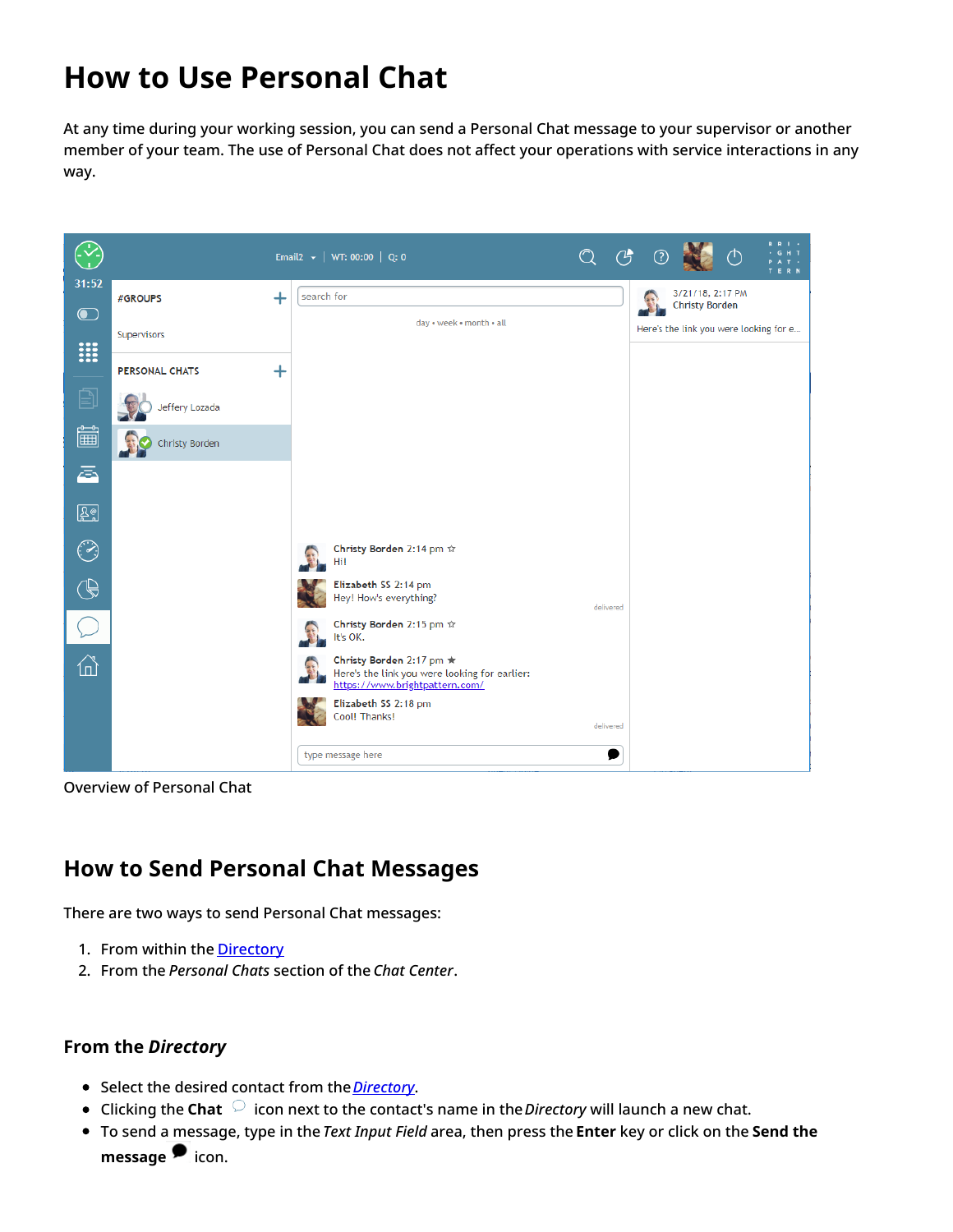|            | <b>Elizabeth SS</b>                                                                                                         |           | CH: 0   OCH: 0   TR: 0.0   WT: 00:00 |           |           | $\bigcirc$        | ⑦                 |                       |                   |
|------------|-----------------------------------------------------------------------------------------------------------------------------|-----------|--------------------------------------|-----------|-----------|-------------------|-------------------|-----------------------|-------------------|
| 44:59      | <b>Elizabeth SS</b>                                                                                                         |           | Calendar: Christy Borden ▼           |           |           |                   |                   |                       | Reassign by range |
| $\bigodot$ | day . week . month . all<br>an Maria                                                                                        | delivered |                                      | today     |           | <b>March 2018</b> |                   | month                 | week<br>dav       |
| 888        | Christy Borden 2:17 pm ★<br>Here's the link you were looking for earlier:<br>https://www.brightpattern.com/                 |           | Sun<br>25                            | Mon<br>26 | Tue<br>27 | Wed<br>28         | <b>Thu</b>        | Fri<br>$\overline{2}$ | Sat<br>3          |
| 囙          | Elizabeth SS 2:18 pm $\hat{x}$<br>Cool! Thanks!                                                                             | delivered |                                      |           |           |                   |                   |                       |                   |
| 篇<br>ā     | - Todav<br>Elizabeth SS 9:23 am $\hat{x}$<br>Good morning, my friend! How's it going?                                       |           | 4                                    | 5         | 6         | $\overline{7}$    | 8                 | 9                     | 10                |
| 図          | Christy Borden 9:23 am<br>It's going. How about you?                                                                        | delivered | 11                                   | 12        | 13        | 14                | 15                | 16                    | 17                |
|            | Elizabeth SS 9:24 am $\hat{x}$<br>Not bad, if I do say so myself. :)                                                        |           |                                      |           |           |                   |                   |                       |                   |
| ⋒          | Christy Borden 9:24 am<br>Cool! What's up for today?                                                                        | delivered | 18                                   | 19        | 20        | 21                | 22<br>1:30p Weekl | 23                    | 24                |
|            | Elizabeth SS 9:25 am $\hat{x}$<br>The weekly meeting is 13:30 - 14:30 today.<br>Make sure to bring your notes this time. ;) |           | 25                                   | 26        | 27        | 28                | 29                | 30                    | 31                |
|            | Christy Borden 9:25 am<br>will! LOL                                                                                         | delivered |                                      |           |           |                   |                   |                       |                   |
|            | Elizabeth SS 9:26 am $\hat{x}$<br>Haha                                                                                      |           |                                      |           |           |                   |                   |                       |                   |
|            | type message here                                                                                                           |           |                                      |           |           |                   |                   |                       |                   |

Chat from within the *Directory* while working in other areas

### <span id="page-3-0"></span>**From the** *Chat Center*

- To access the *Chat Center*, click on the <sup>O</sup> icon.
- Next, go to the *Personal Chats* section and click on the **+** icon to bring up the *Directory*.

| <b>PERSONAL CHATS</b> |                       |
|-----------------------|-----------------------|
|                       | Select from Directory |

Choose *Select from Directory*

From the *Select Agent for Chat* directory, search for the contact you would like to message, click on their icon, then click the **Select** button.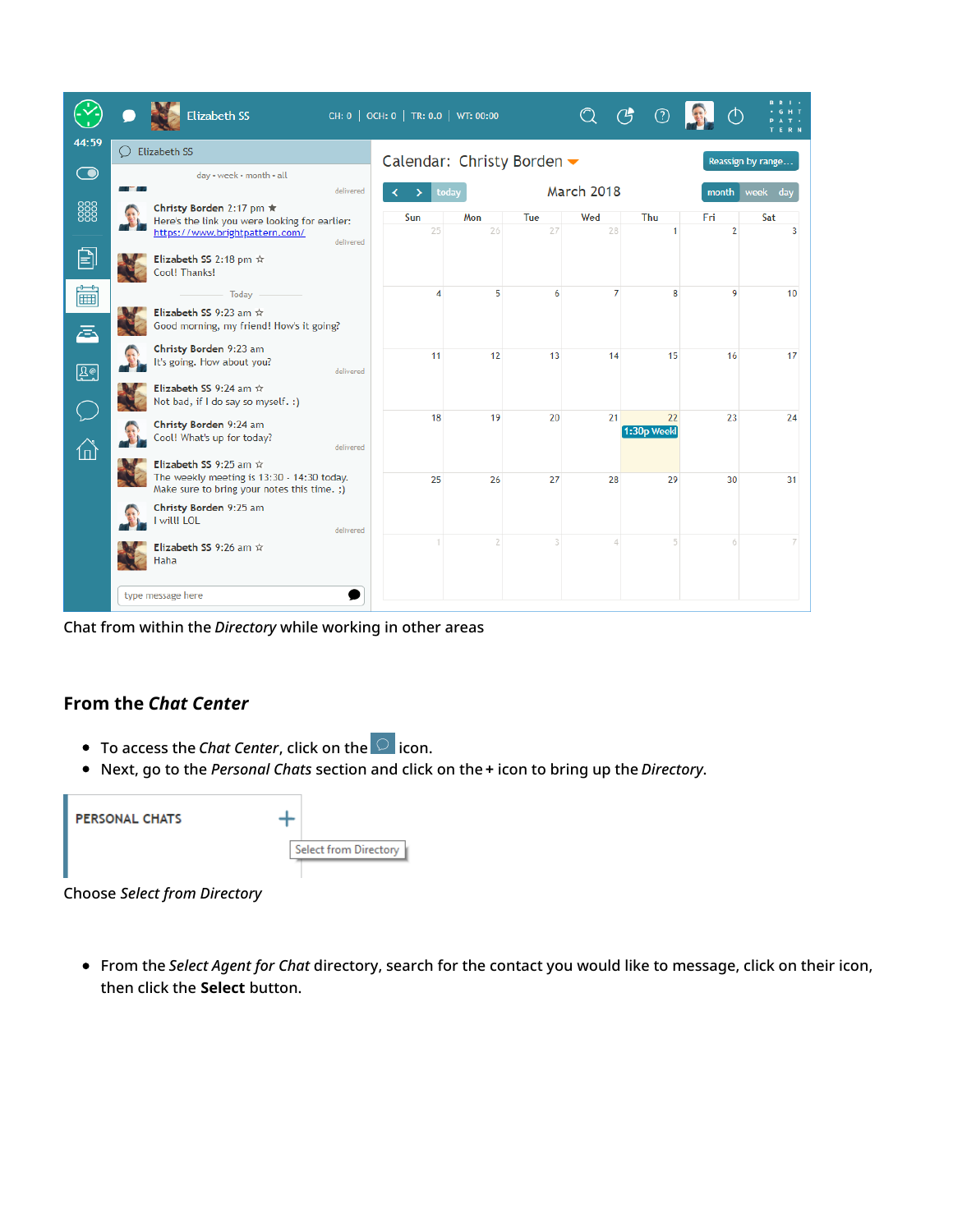| Select Agent for Chat | × |
|-----------------------|---|
| Christy               | × |
| Christy Borden 1012   |   |
|                       |   |
| Select<br>Cancel      |   |

Select the user to initiate chat

To send a message, type in the *Text Input Field* area, then press the **Enter** key or click on the **Send the messag[e](https://help.brightpattern.com/File:Group-Chat-Send-Message-50.PNG)** icon.

#### <span id="page-4-0"></span>**Additional Features of Personal Chat**

- For added organization, it is possible to filter messages by*day*, *week*, *month*, or *all*.
- Messages will appear with a timestamp in the chat transcript area above the*Text Input Field*.

### <span id="page-4-1"></span>**Starring a Message**

It is possible to bookmark important, individual messages within a chat by clicking the Star  $\dot{X}$  icon. When you star a message, it becomes pinned to the area right of the chat in the *Chat Center*. Please note: You can only star received messages, not sent ones.

To star a message, follow these steps:

- 1. Find the message.
- 2. Click the **Star**  $\overrightarrow{R}$ .
- 3. The star will have changed from a light color  $\overrightarrow{r}$  to a dark color  $\overrightarrow{r}$ .

From here, you will see the starred message appear in the area to the right of the chat.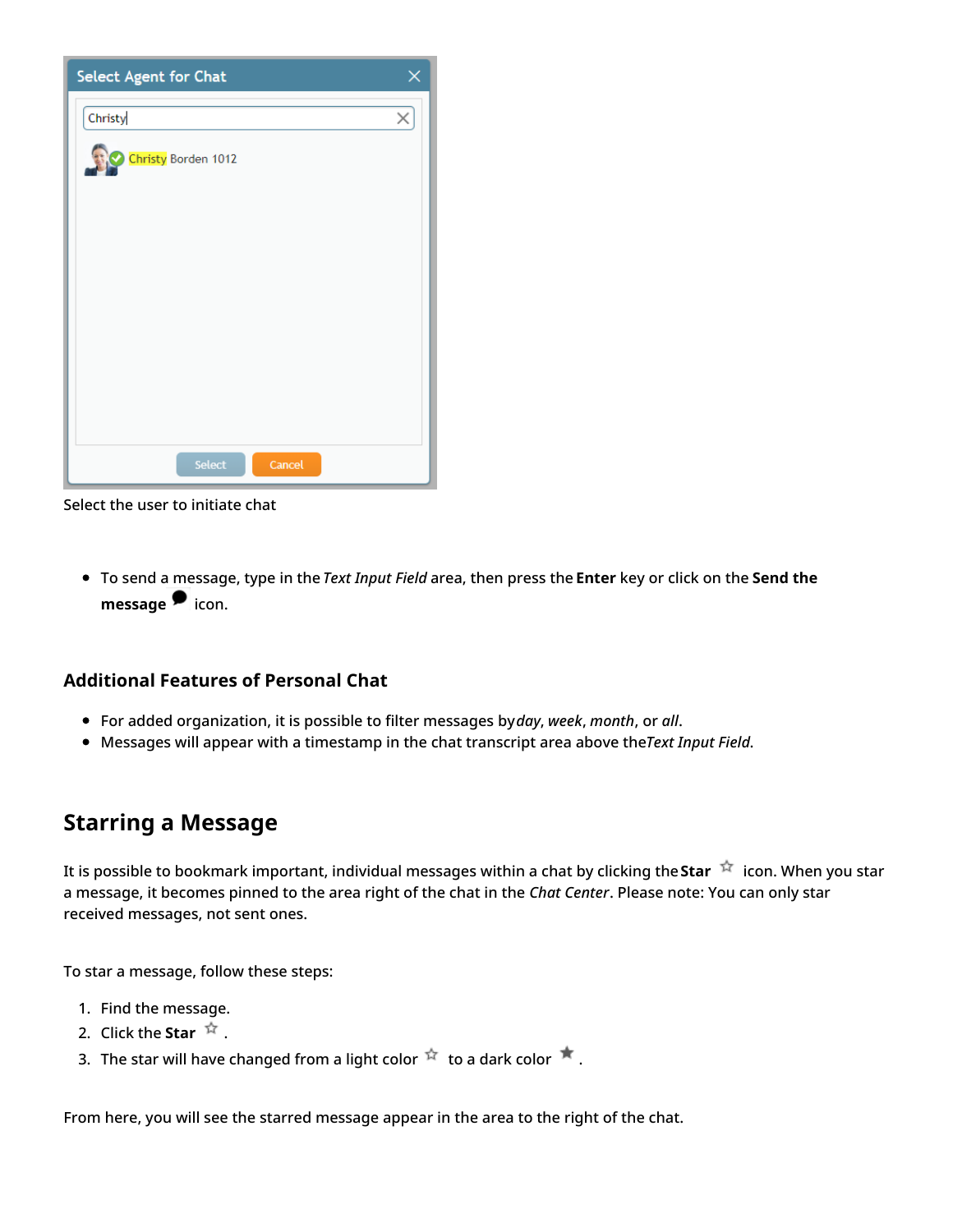

Example of a starred message

When you click on the starred message, it will act as a shortcut, bringing the message to the top of the chat area.

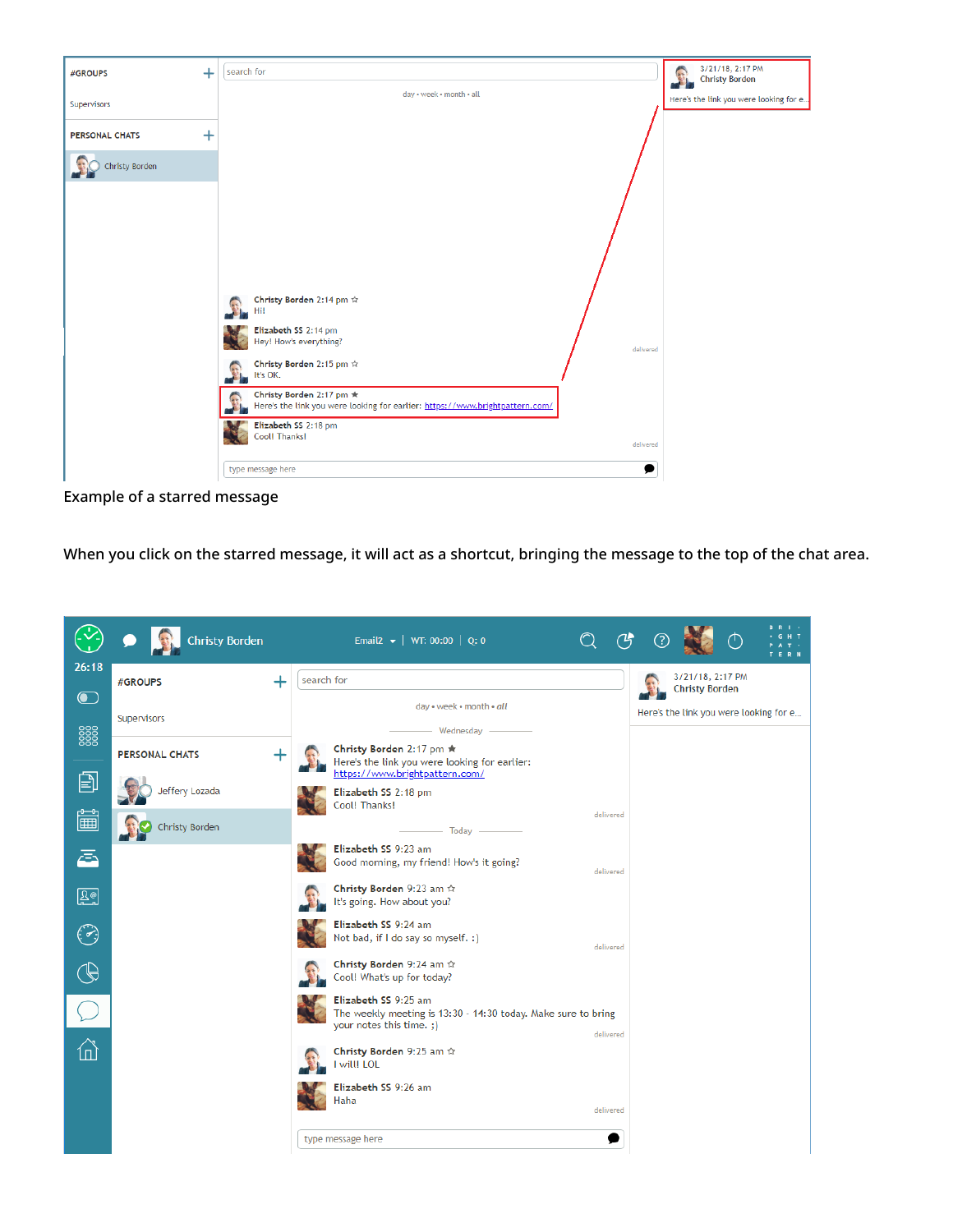## <span id="page-6-0"></span>**How to Use Group Chat**

The Group Chat feature allows agents, supervisors, and other users to chat within your contact center. Many features of Group Chat are similar to Internal Chat and Service Chat; however, Group Chat is not for chatting with individual users or customers.

For more information on Internal Chat, see *How to Use [Internal](https://help.brightpattern.com/5.3:Agent-guide/Tutorials/ChatCenter/Overview/?action=html-localimages-export#topic_agent-guide.2Fhowtouseinternalchat) Chat*. For more information on Service Chat, see sections about *[Handling](https://help.brightpattern.com/5.3:Agent-guide/Tutorials/ChatCenter/Overview/?action=html-localimages-export#topic_agent-guide.2Fhowtosendchatmessages) Service Chats*.



Overview of Group Chat

### <span id="page-6-1"></span>**How to Access Group Chat**

Group Chat is accessible through the *Chat Center*. To access the *Chat Center*, click on the icon. To initiate a Group Chat, click **Create New Group** (this is the **+** icon to the right of*#Groups*).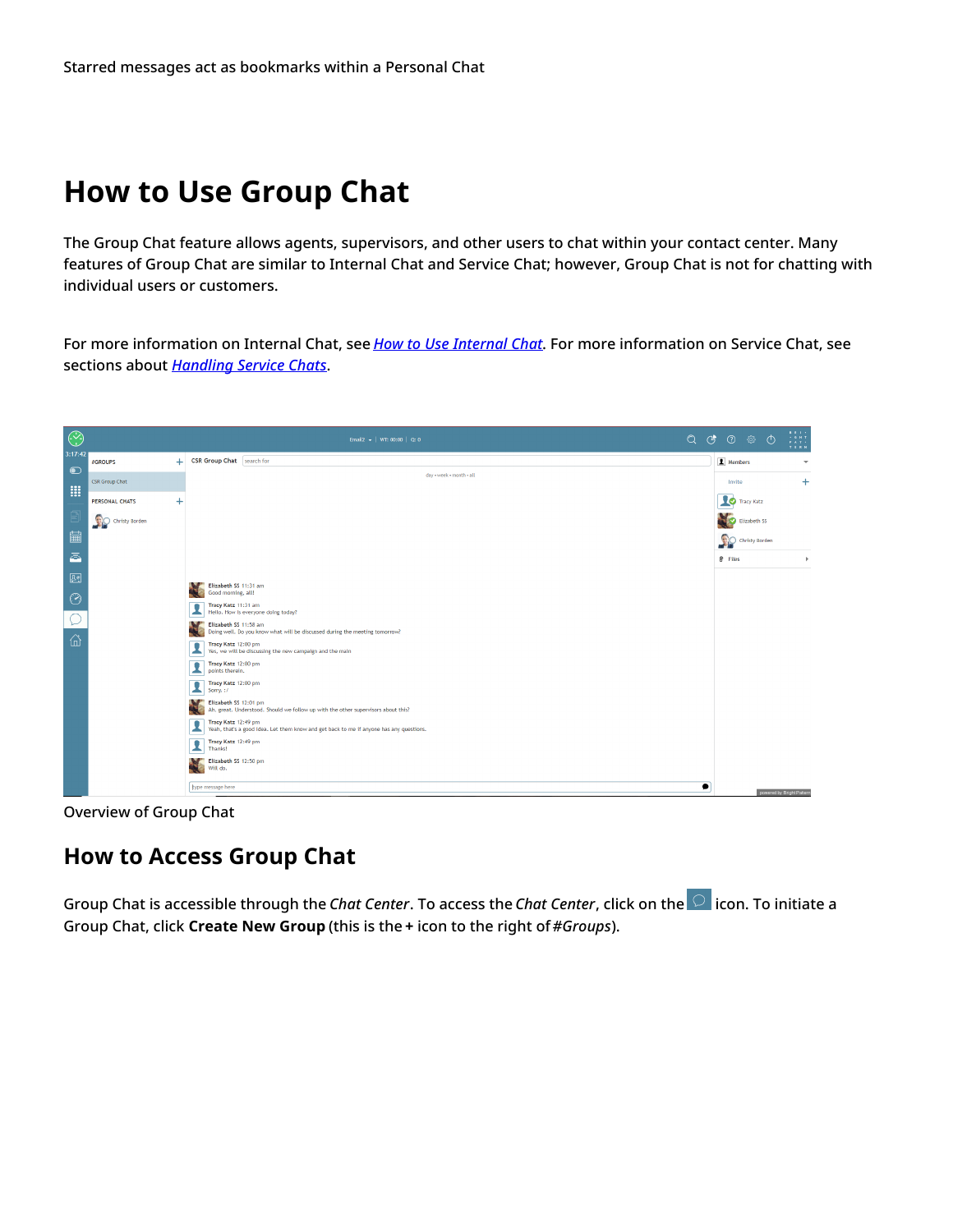| #GROUPS               | #New Chat Group           |
|-----------------------|---------------------------|
| CSR Group Chat        | Create New Group          |
| #New Chat Group       |                           |
| <b>PERSONAL CHATS</b> | powered by Bright Pattern |

How to create a new Group Chat

## <span id="page-7-0"></span>**Renaming a Group Chat**

The default Group Chat channel name is *#New Chat Group*. To rename a Group Chat, click in the*#New Chat Group* field and type the new name. When you are finished, click anywhere outside of the field and the new name will save.

| #GROUPS               | #New Chat Group           |
|-----------------------|---------------------------|
| <b>CSR Group Chat</b> |                           |
| #New Chat Group       |                           |
| <b>PERSONAL CHATS</b> |                           |
| Christy Borden        | powered by Bright Pattern |

Edit the name of a Group Chat to stay organized

## <span id="page-7-1"></span>**Managing Group Chat Members**

When you have created a Group Chat, you have the ability to add and remove members. Furthermore, any member in a Group Chat can *Invite* additional members.

### <span id="page-7-2"></span>**Adding Group Chat Members**

To add members to the new chat group, follow these steps:

- 1. Click the **+** icon in the *Invite* area of the Chat Center.
- 2. The pop-up directory *Select Agent for Chat* will appear. Use the search bar at the top of the directory or scroll down the list to find a user.
- 3. Click on the user you would like to add to your Group Chat and then click**Select**. Members may be added one at a time.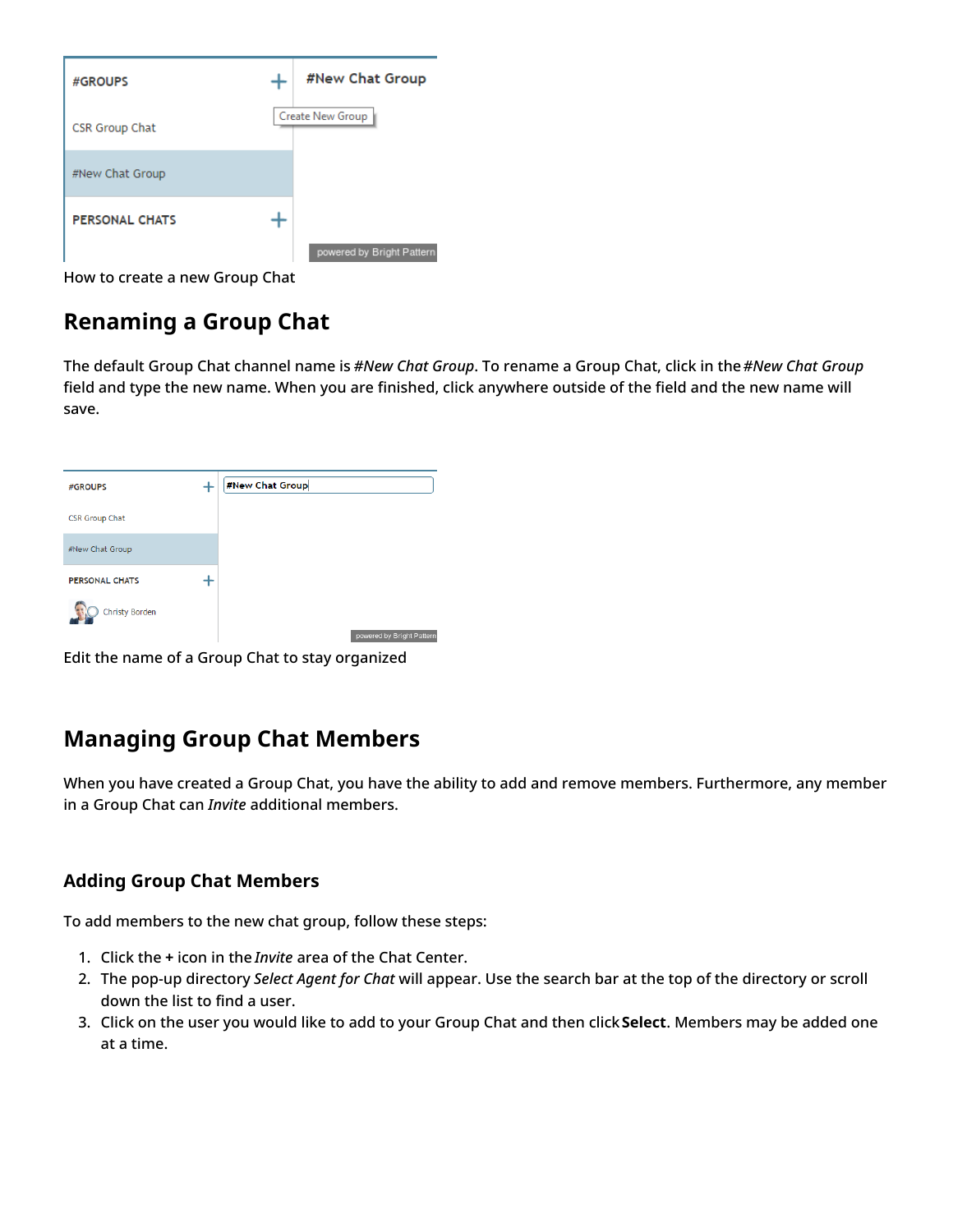| <b>Select Agent for Chat</b>         |        |                           |
|--------------------------------------|--------|---------------------------|
| Enter search term                    |        |                           |
| $\blacktriangleright$ Administrators |        |                           |
| Elizabeth SS 1019                    |        |                           |
| admin admin 1000                     |        |                           |
| Alexei Vovenko 1001                  |        |                           |
| Diana Yeh 1009                       |        |                           |
| Edmund Wong 1003                     |        |                           |
| Maria Solov 1002                     |        |                           |
| <b>Select</b>                        | Cancel |                           |
|                                      |        | powered by Bright Pattern |

Selected members will be highlighted

#### <span id="page-8-0"></span>**Removing Group Chat Members**

While anyone in a Group Chat can invite additional users, the creator of the group can remove any or all specific members. Additionally, any user can remove themself from a chat.

To remove a member from the chat Group, click the**X** icon to the right of their name.



How to remove Group Chat members

To remove yourself from a group, click the **X** to the right of any Group Chat.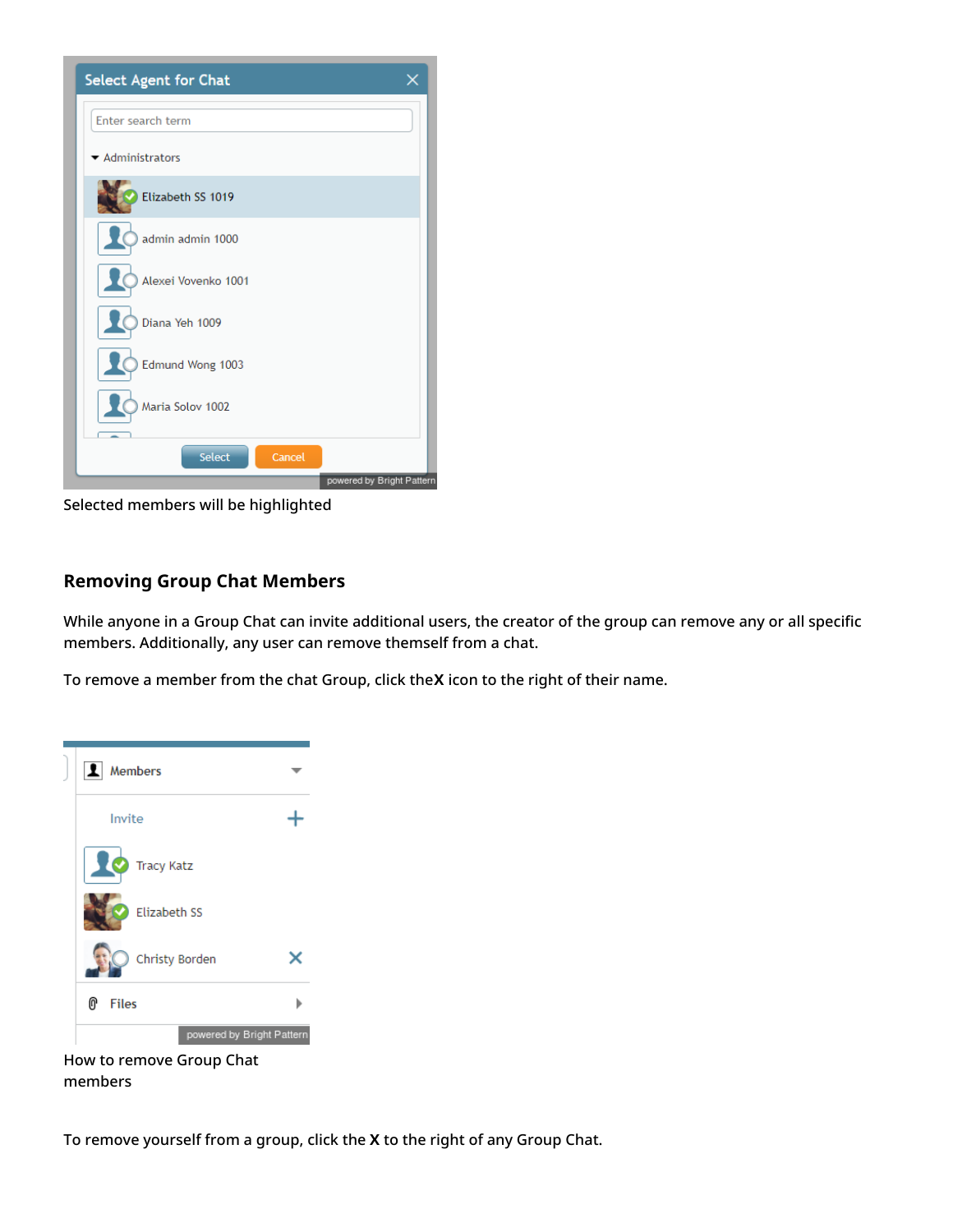

How to remove yourself from a Group Chat

If you removed yourself from a group you did not create, the creator can *Invite* you again and all previous messages can be viewed. If you are the creator of a Group Chat and delete it, the group will be removed for all users.

## <span id="page-9-0"></span>**Messaging and Notifications**

Once you have created or are added to a Group Chat, you can send and receive messages regardless of of your state (e.g. *Ready*, *Not Ready*, *Supervising*, etc.). To send a message, type in the*Text Input Area* area, then press the **Enter** key or click on the **Send the messag[e](https://help.brightpattern.com/File:Group-Chat-Send-Message-50.PNG)** icon.



Example of a Group Chat

If you have been active in another chat or even logged out of Agent Desktop, when you return you will see the number of missed messages next to a given group.